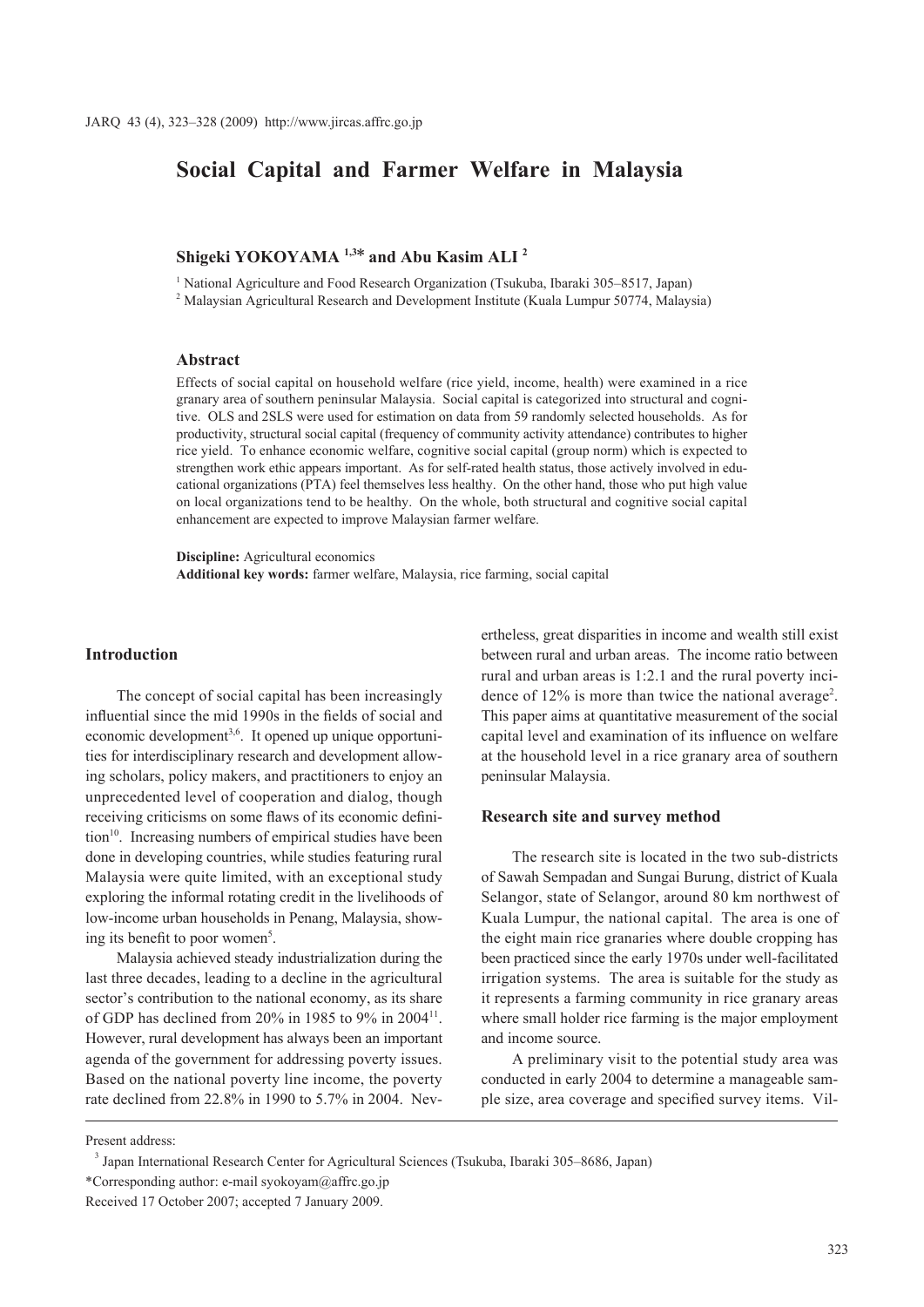lage Security and Development Community Chairperson (*Pengerusi Jawatankuasa Pembangunan dan Keselamatan Kampung*) was interviewed for general information on villages, as he plays a dominant role in all aspects of community affairs. Survey respondents consisted of 10 households from each of 6 villages in the two sub-districts, being selected based on modified stratified random sampling. The household survey was conducted with a structured questionnaire by MARDI (Malaysian Agricultural Research and Development Institute) staff. Quantitative analysis was applied on 59 samples, omitting one due to missing and inconsistent responses.

#### **Analytical framework**

#### **(1) Categorization of social capital**

There is no consensus upon an established definition of social capital. Here we follow the broad concept of social capital, namely, "institutions, relationships, attitudes, and values that govern interactions among people and contribute to economic and social development"<sup>7</sup>. The effects of social capital take three forms: i) increased availability of information and lowered cost; ii) facilitated collective decisions/actions; and iii) reduced opportunistic behavior by community members<sup>7</sup>. As for typology, Uphoff delineated the two forms: structural (observable social structures such as networks, organizations and rules they embody) and cognitive (norms, values, attitudes)<sup>9</sup>. The survey questions measuring the level of social capital were based on Grootaert et al.<sup>8</sup>, modified according to local contexts.

We postulate the hypothesis that social capital enhances farmer welfare at household level through increasing productivity (rice yield), income level (household income per capita) and health status (self-rated heath condition).

#### **(2) Model**

Our estimation is based on the generic equation:

 $W = \alpha + \beta S + \theta H + \rho O + \nu$ 

where;

- W = Welfare indicator for household
- $\alpha$  = Constant term
- $S = \text{Variables representing social capital}$
- $\beta$  = Coefficient of variable S
- $H = \nVariables$  representing human capital
- $\theta$  = Coefficient of variable H
- $O =$  Variables representing other characteristics
- **ρ** = Coefficient of variable O
- $\nu$  = Error term.

As for welfare indicators, the three variables are specified as follows.

Productivity: Actual rice yield in a year (double crop-

#### ping)

Income level: Annual household income per capita Health status: Self-rated health status of household head, perception on their health (1 = Normal, 2 = Healthy, 3 = Very healthy)

#### **(3) Construction of social capital variables**

We measured the levels of various kind of social capital as follows.

Structural social capital:

Family members' attendance in community activities (Frequency in last one year;  $0 = 0$ ,  $1 = 1-10$  times,  $2 = 11-20$ ,  $3 = 21-30$ ,  $4 = 31-40$ ,  $5 = 41$  and more)

Involvement in the below organizations (Membership status;  $0 = \text{Non member}, 1 = \text{Ordinary member}, 2 = \text{Commit-}$ tee member, 3 = Head, secretary or treasurer).

 - PPK (*Persatuan Peladang Kawasan,* Area Farmers Organization)

- JKKK (*Jawatankuasa Keselamatan dan Kemajuan Kampung*, Village Development and Security Committee)

- Political party

- PTA (Parent Teacher Association)
- *Khariat Kematian* (Funeral fund group)
- *Surau* (Mini mosque management)

Cognitive social capital:

Trust in neighbors, "Generally I consider everybody in my neighborhood as trustworthy."  $(0 = Do$  not agree, 1  $=$  Agree)

Importance of the above listed organizations  $(1 = Not im$ portant,  $2 =$ Important,  $3 =$ Very important).

Membership status and respondents' valuations are shown in Table 1. A majority, nearly 80%, of the respondents are members of JKKK, though their valuations are divided. Regarding other organizations, around half of the respondents belong to listed organizations with various valuations.

The functions of involvement in the above organizations could not be determined a priori. To extract common factors behind the membership status and subjective valuations, factor analysis was conducted. Tables 2-1 and 2-2 present the results of the analysis regarding membership status and subjective importance. Regarding membership status, three factors are extracted. The first factor, with high loadings of JKKK, Political party, Funeral fund group, and *Surau*, is interpreted as involvement in traditional organizations, thus named as "traditional organization involvement". The second factor with high loading of PPK is named as "agricultural organization involvement". In the same way, the third factor on which PTA has high loading is named as "educational organization involvement" (Table 2-1), while as for the importance of organization, only one factor is extracted (Table 2-2). This fac-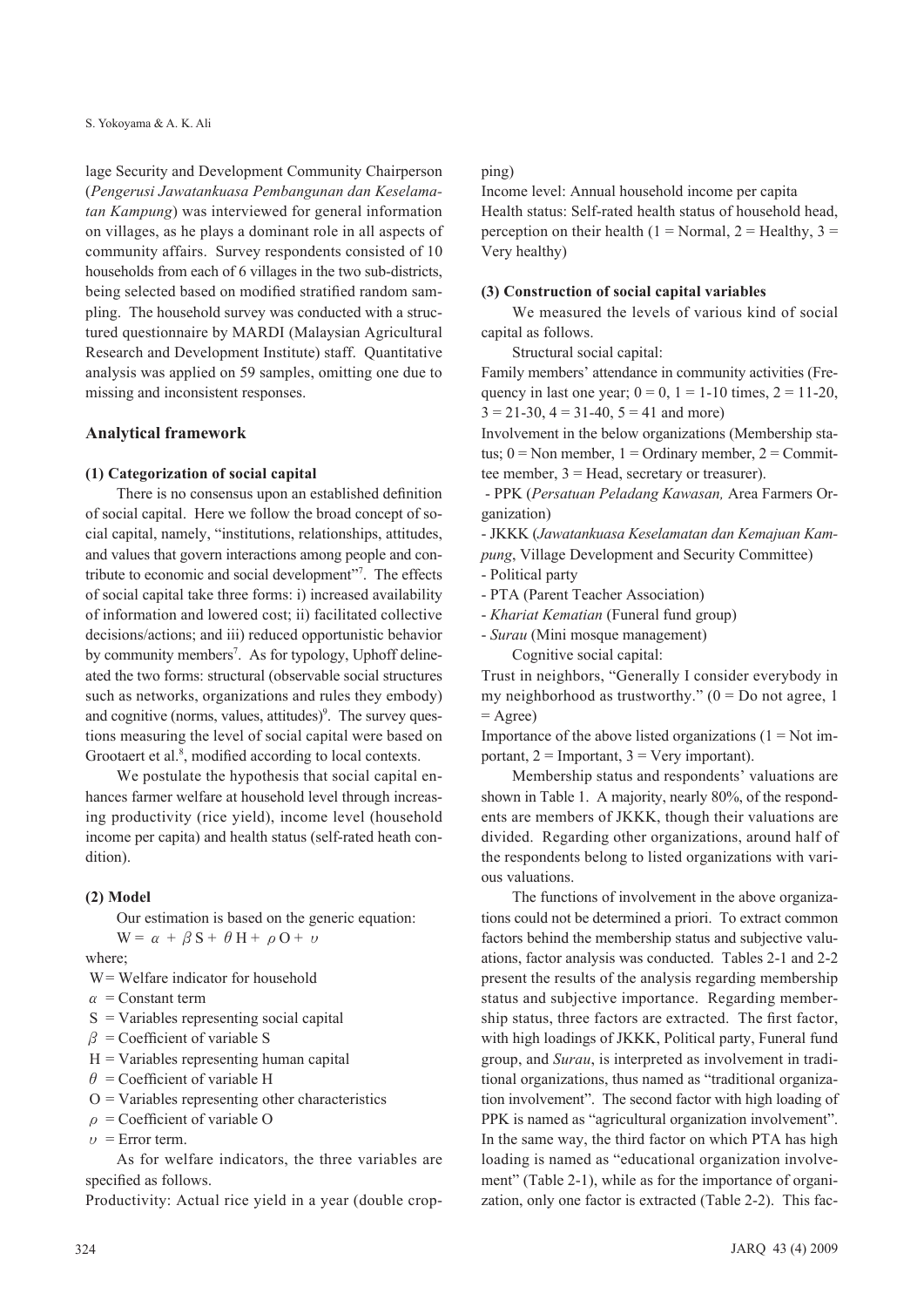|                                       |          | Membership*    |                               |                               |    | Valuation**   |    |
|---------------------------------------|----------|----------------|-------------------------------|-------------------------------|----|---------------|----|
| Name of organization                  | $\theta$ |                | $\mathfrak{D}_{\mathfrak{p}}$ | $\mathcal{E}$                 |    | $\mathcal{D}$ | 3  |
|                                       |          |                | --- Number of respondents --- |                               |    |               |    |
| PPK (Area Farmers Organization)       | 29       | 27             | $\theta$                      | 3                             | 22 | 11            | 26 |
| <b>JKKK</b> (Village Development and  | 45       | 4              | 8                             | $\mathfrak{D}_{\mathfrak{p}}$ | 28 | 5             | 26 |
| Security Committee)                   |          |                |                               |                               |    |               |    |
| Political party                       | 28       | 16             | 9                             | 6                             | 23 | 10            | 26 |
| <b>PTA</b>                            | 29       | 23             | 5                             | $\overline{2}$                | 11 | 22            | 26 |
| Funeral fund group                    | 24       | 24             | 7                             | 4                             | 13 | 23            | 23 |
| <i>Surau</i> (Mini mosque management) | 34       | $\mathfrak{D}$ | 18                            | 5                             | 23 | 11            | 25 |

**Table 1. Membership status and subjective valuation on organizations**

\*:  $0 = \text{Non member}, 1 = \text{Ordinary member}, 2 = \text{Committer member}, 3 = \text{Head},$ 

secretary or treasurer.

\*\*:  $1 = Not important$ ,  $2 = Important$ ,  $3 = Very important$ .

|  |  | Table 2-1. Results of factor analysis, membership status |  |
|--|--|----------------------------------------------------------|--|
|  |  |                                                          |  |

|                         | Factor 1 | Factor 2 | Factor 3 | Communalities |
|-------------------------|----------|----------|----------|---------------|
| JKKK                    | 0.845    | 0.134    | 0.058    | 0.736         |
| Political party         | 0.777    | 0.326    | 0.211    | 0.754         |
| Funeral fund group      | 0.714    | $-0.128$ | $-0.044$ | 0.529         |
| Surau                   | 0.553    | 0.356    | $-0.175$ | 0.463         |
| <b>PPK</b>              | 0.095    | 0.946    | 0.049    | 0.906         |
| <b>PTA</b>              | 0.026    | 0.027    | 0.973    | 0.948         |
| Sum of squared loadings | 2.144    | 1.163    | 1.030    |               |
| % of variance           | 35.7     | 19.4     | 17.2     |               |
| Cumulative %            | 35.7     | 55.1     | 72.3     |               |

Kaiser-Meyer-Olkin measure of sampling adequacy: 0.648.

Extraction method: Principal components extraction.

Rotation method: Varimax with Kaiser normalization.

**Table 2-2. Results of factor analysis, importance of organization.**

|                         | Factor 1 | Communalities |
|-------------------------|----------|---------------|
| <b>JKKK</b>             | 0.907    | 0.823         |
| <b>PPK</b>              | 0.866    | 0.750         |
| Political party         | 0.859    | 0.738         |
| Surau                   | 0.845    | 0.714         |
| <b>PTA</b>              | 0.845    | 0.713         |
| Funeral fund group      | 0.691    | 0.478         |
| Sum of squared loadings | 4 2 1 6  |               |
| % of variance           | 70.3     |               |

Kaiser-Meyer-Olkin measure of sampling adequacy: 0.854. Extraction method: Principal components extraction.

tor, representing a tendency of evaluating the significance of organizations in general, is named as "group norm".

Based on the results of factor analyses, the social capital variables for "traditional organization involvement" and "group norm" are constructed as follows. Traditional organization involvement: Membership scores (0 to 3) of JKKK, Political party, Funeral fund group, and Sura, are summed up then normalized with values of 0 to 1. Group norm: Valuation scores of all organizations (1 to 3) are summed up then normalized with values of 0 to 1.

## **Results and discussion**

Descriptive statistics of the variables are presented in Table 3. Age of the household heads ranged from 30 to 70 with an average of 47 years old. As for education, the majority had an elementary (6 years) and lower sec-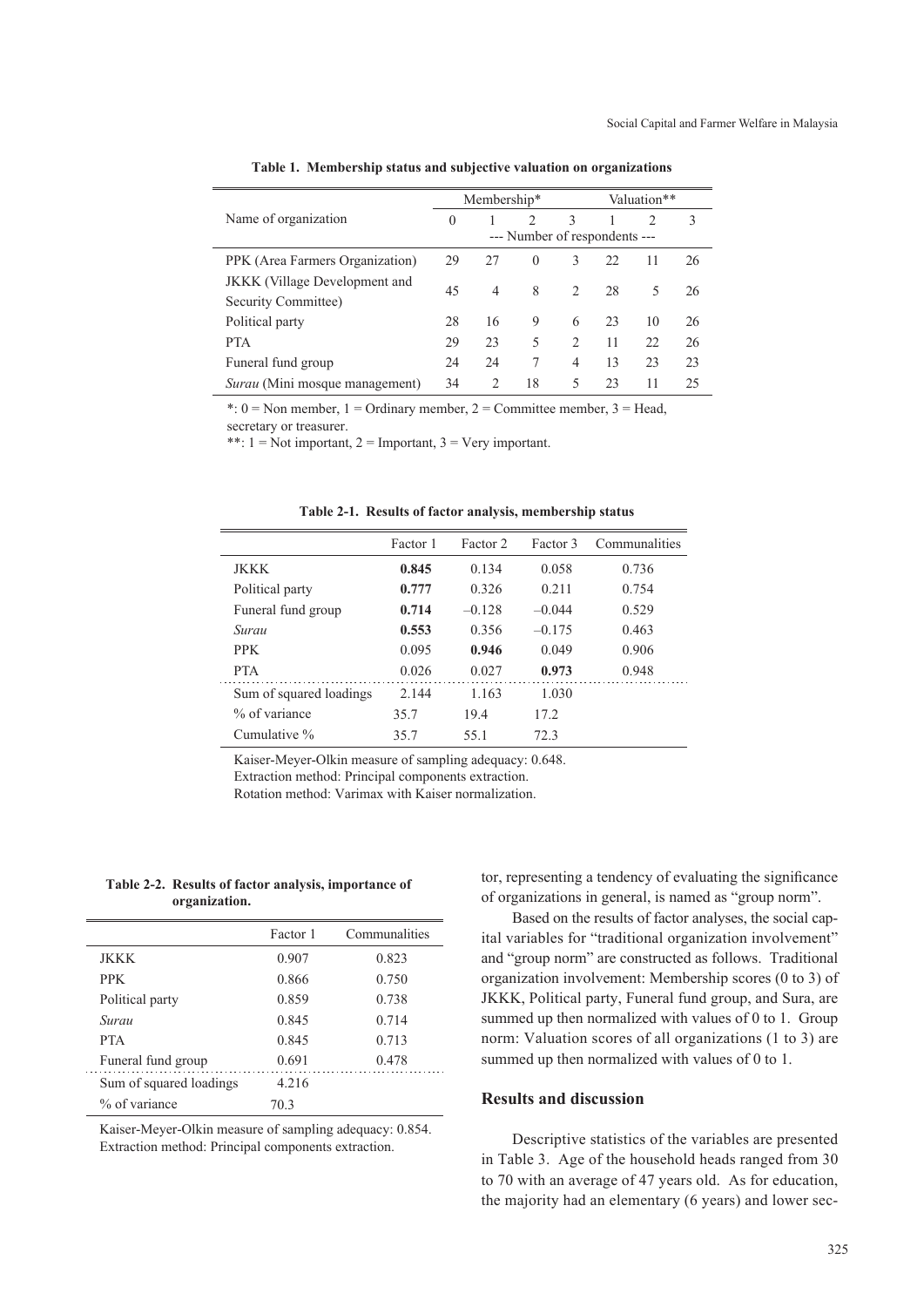|  | Table 3. Descriptive statistics of variables |  |  |  |
|--|----------------------------------------------|--|--|--|
|--|----------------------------------------------|--|--|--|

| Variable                                    | Min.           | Max.   | Average  | Standard<br>deviation |
|---------------------------------------------|----------------|--------|----------|-----------------------|
| Age of household head (years)               | 29             | 67     | 47.20    | 10.42                 |
| Educational level of household head (years) | $\theta$       | 16     | 7.78     | 2.96                  |
| Family size                                 | $\overline{2}$ | 11     | 5.05     | 2.30                  |
| Operational rice field (ha)                 | 0.61           | 10.25  | 3.51     | 1.97                  |
| Lease ratio of operational rice field       | $\theta$       | 1      | 0.70     | 0.36                  |
| Rice production cost $(MYR1/ha)$            |                |        |          |                       |
| Current input                               | 116            | 1,490  | 912.05   | 232.93                |
| Machine service                             | 120            | 1,753  | 1,060.91 | 223.99                |
| Hired labor                                 | 196            | 3,080  | 1,675.71 | 709.25                |
| Rice yield $(t/ha/year)^2$                  | 8.17           | 16.67  | 12.46    | 2.01                  |
| Annual household income per capita (MYR)    | 1,080          | 27,054 | 6,698.61 | 5,858.65              |
| Rice income ratio $(\%)$                    | 23             | 100    | 75.07    | 22.22                 |
| Self-rated health status <sup>3</sup>       | 1              | 3      | 2.19     | 0.88                  |
| Structural social capital                   |                |        |          |                       |
| Traditional org. (normalized)               | $\mathbf{0}$   | 1      | 0.26     | 0.25                  |
| Agricultural org. (normalized)              | $\theta$       | 1      | 0.20     | 0.25                  |
| Educational org. (normalized)               | $\theta$       | 1      | 0.22     | 0.26                  |
| Community activity attendance               | $\theta$       | 5      | 1.25     | 1.36                  |
| Cognitive social capital                    |                |        |          |                       |
| Group norm (normalized)                     | $\theta$       | 1      | 0.55     | 0.37                  |
| Trust in neighbors (dummy)                  | $\theta$       | 1      | 0.14     | 0.35                  |

 $1: 1 \text{ MYR} = 0.28 \text{ USD}$  (November 2008).

<sup>2</sup>: Double cropping.

 $3: 1 = \text{Normal}, 2 = \text{Healthy}, 3 = \text{Very healthy}.$ 

ondary level (9 years) education. Only one respondent had attended no formal education, while two had college education. Basically, the household type is nuclear family with average size of 5 members. The average operational rice field of 3.5 ha is larger than that in the area. A high ratio of farmland lease (70% of operational area) suggests the tendency of scale expansion through tenancy. All the farmers practice rice double-cropping, achieving an average yield of 12 t/ha/year, with a wide range from 8 to 16 t/ha. Rice farming is the main income source from which 75% of total household income is derived.

Results of the regression analyses are summarized in Table 4. As for agricultural productivity measured by rice yield, higher expenditure for machine service and frequency of attending community activities contribute to higher yield. Machine use may reflect the level of rice cultivation technology. Structural social capital, measured by household members' community activities, significantly affects rice yield positively. It appears that farmers who actively participate in collective activities also perform better farming. Unexpectedly, an involvement in agricultural organization (PPK) has no significant impact on rice productivity. These findings call for further investigation, as the role of PPK was originally to facilitate productivity improvements, strongly guided by the government. Thanks to government longstanding rice policies, the basic rice production technologies have been well diffused among farmers. The PPK continues to provide routine stereotype services such as delivery of input materials and transportation of harvested rice. Considering this situation, small scale part-time farmers, who have little incentive to increase productivity as their farm income is negligible, have good incentive to join PPK to save transaction costs in purchasing input materials and marketing their harvest. In contrast, more productive full-time farmers may tend to transact directly with merchants for procurement of production materials in bulk at a discount and seek more favorable rice markets. Those progressive farmers may hardly find any merits to join and to hold official positions in PPK.

As expected, annual household income per capita is largely affected by rice farming. Large farm size with less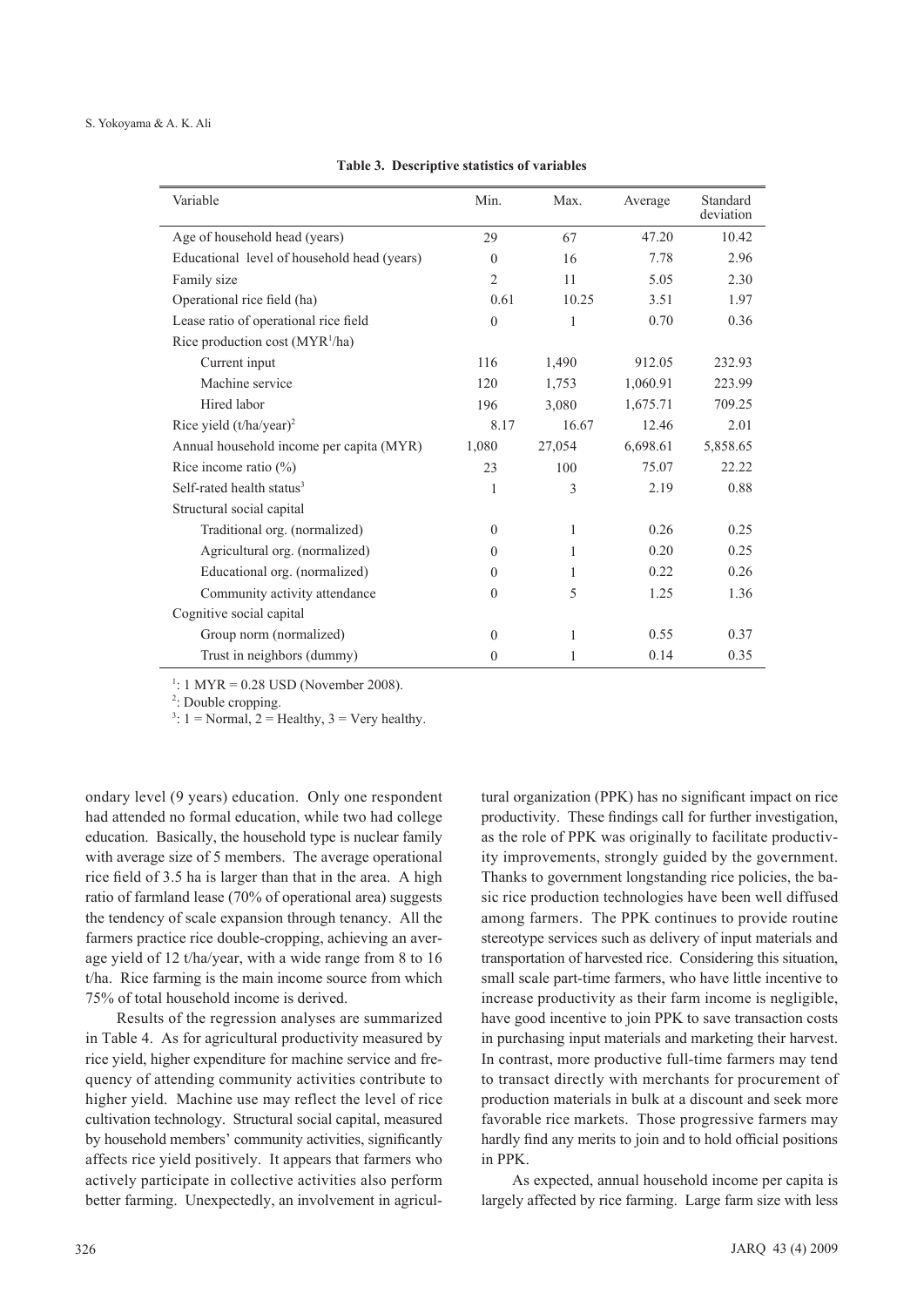| Dependent variable                                       | Rice yield <sup>a</sup>  | Ln Annual income         | Health Status <sup>c</sup> |
|----------------------------------------------------------|--------------------------|--------------------------|----------------------------|
| Explanatory variable                                     |                          | per capita <sup>b</sup>  |                            |
| Constant                                                 | 5.657(1.556)             | $5.887(4.560)$ ***       | $2.549(1.898)*$            |
| Human capital                                            |                          |                          |                            |
| Age of household head (years)                            | 0.007(0.161)             | $-0.006(-0.528)$         | $-0.046$ $(-3.225)$ ***    |
| Educational level of household<br>head (years)           | 0.091(0.665)             | 0.005(0.118)             | $0.079(1.734)*$            |
| Family size                                              |                          | $-0.168 (-5.407)$ ***    |                            |
| Family labor<br>(Family size/operational rice field)     | 0.013(0.076)             |                          |                            |
| Physical capital                                         |                          |                          |                            |
| Operational rice field (ha)                              | 0.171(0.809)             | $0.233(6.818)$ ***       |                            |
| Lease ratio of operational rice Field                    | 0.976(1.258)             | $-0.547$ $(-2.421)$ **   |                            |
| Structural social capital                                |                          |                          |                            |
| Traditional org. (normalized)                            | $-0.592(-0.514)$         | $-0.341(-1.001)$         | 0.051(0.127)               |
| Agricultural org. (normalized)                           | $-1.418(-1.151)$         | 0.014(0.108)             | $-0.113(-0.254)$           |
| Educational org. (normalized)                            | $-0.963(-0.808)$         | 0.091(0.724)             | $-0.730(-1.997)$ *         |
| Community activity attendance                            | $0.353(1.693)*$          | $-0.039(-0640)$          | $-0.018(-0.246)$           |
| Cognitive social capital                                 |                          |                          |                            |
| Group norm (normalized)                                  | $-0.454(-0.538)$         | $0.404(1.863)*$          | $0.518(1.713)*$            |
| Trust in neighbors (dummy)                               | 0.231(0.240)             | $-0.162(-0.502)$         | 0.340(1.127)               |
| Rice production cost $(10^3$ MYR/ha)                     |                          |                          |                            |
| Current input                                            | 0.844(0.670)             |                          |                            |
| Machine service                                          | $4.220(3.152)$ ***       |                          |                            |
| Hired labor                                              | $-0.218(-0.432)$         |                          |                            |
| Rice yield (t/ha/year)                                   |                          | $0.245(2.222)**$         |                            |
| Ln Annual household income per capita<br>(MYR)           |                          |                          | 0.127(0.813)               |
| Number of observations<br>Adjusted $R^2$<br>F-statistics | 59<br>0.198<br>$2.025**$ | 59<br>0.783<br>13.748*** | 59<br>0.452<br>$6.325***$  |

**Table 4. Estimation results of welfare determinants in sample households, Kuala Selangor, Malaysia, 2003**

Source: Authors.

a: OLS is used for the estimation; t-statistics are in parentheses.

<sup>b</sup>: 2SLS is used for the estimation. "Rice yield" as predictive variable, "Current input" and "Machine service" as instrumental variables; t-statistics are in parentheses.

c : 2SLS is used for the estimation. "Ln Annual household income per capita" as predictive variable, "Rice yield",

"Operational rice field" and "Family labor" as instrumental variables; t-statistics are in parentheses.

\*\*\*, \*\* and \*: 1%, 5% and 10% levels of significance, respectively.

lease ratio and higher productivity lead to higher income. While the larger the family size, the smaller the per capita income. Among social capital variables, the sense of importance on organizations positively influences income.

In the case of self-rated health status, aged respondents feel themselves less healthy. Well educated respondents, taking care of their health, tend to keep health conditions better. While the structural social capital, measured by involvement in PTA, negatively influences health status. Interpretation of this finding is a remaining issue, though not a major topic of this study. On the other hand, respondents with a higher level of the cognitive social capital, measured by the sense of importance on organizations, tend to be healthy.

## **Policy implications**

Effects of social capital are summarized in Table 5. In general, social capital shows positive impacts, except structural social capital affects negatively on health. It should be noted that interpretation of social capital is highly contextual in terms of the socio-economic, political,